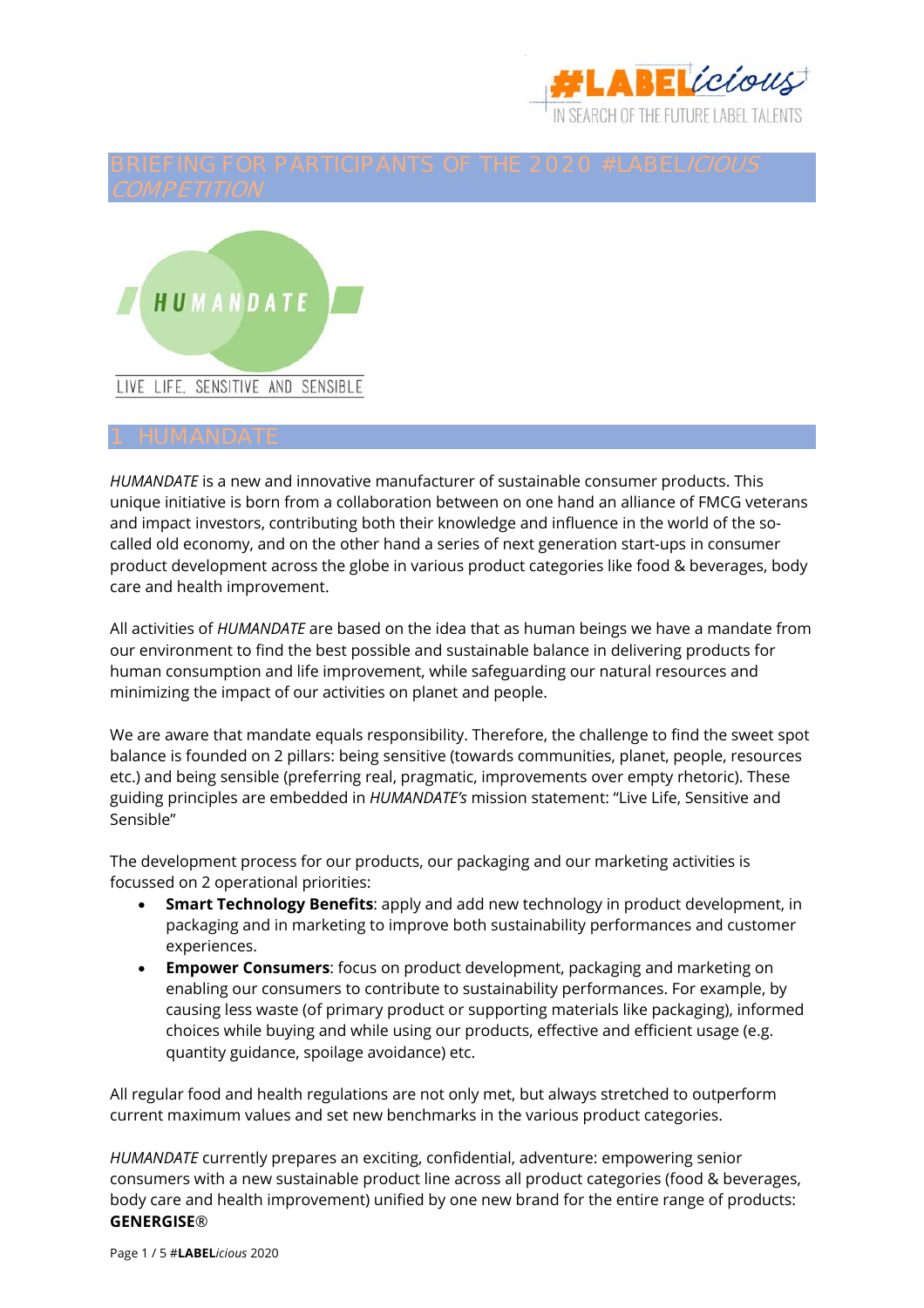

**GENERGISE** ® is a new (to be launched) consumer brand, focussing on the empowerment and wellness of senior consumers. Today, senior consumers are younger than ever before in their mindset, and, fortunately, often healthier and more health aware than any senior generation before them. In spite of these positive elements, this generation does have specific physical requirements if we want to empower them through our products. Although we are aware that age (alone) is an extremely poor instrument to define this consumer group, we do define the age profile at 'over the age of 70' in 2020.

More importantly, within the physical age range, the customer persona profile is: health aware, urban lifestyle, predominantly female buyers, across all types of formal education types and levels, self-conscious. The strongest characterisation is probably "The Sudden Senior", a person who was never conscient of growing older and then suddenly, physically, becomes aware that the body functions (taste, skin, energy level etc.) have changed while the mind is still young and future focussed. This experience triggers the interest for GENERGISE products. By now, you have probably realised that the brand name GENERGISE is a contraction of the words "Generation & Energise".

In our first market release cycle (Q3, 2021) our product range consists of:

- GENERGISE power water base: an organic syrup to add to (tap) water to create a homemade power drink for daily consumption in 5 flavours. *(Clear glass bottles of 500 cl, with bamboo screw cap lid ; model TBD)*
- GENERGISE skin product line (5 products): a natural, non-pharmaceutical, vitamin enhanced line of body washes, creams, and peels that moisturise, protect and nourish elderly skin.

*(Transparent glass jar with bamboo lid and closing branded adhesive label; model TBD)* 

 GENERGISE vitamin supplements (a series of 12 different types) specifically developed for senior metabolisms. *(Multi-layer sachet with barrier properties)* 

From a product development perspective, the composition of our food and beverage products anticipate the change in taste experience as people grow older, our body care products are engineered to match changed skin qualities and our ranges of organic vitamin complements cater for specific needs of this generation.

Our next challenge is branding and labelling our product packaging line. **We specially challenge the youngest generation of label and packaging designers to come up with smart, creative and sustainable label designs for this product line for senior consumers. Please combine insights about physical characteristics of this consumer group with your future focussed creative and technical design knowledge and ambitions.**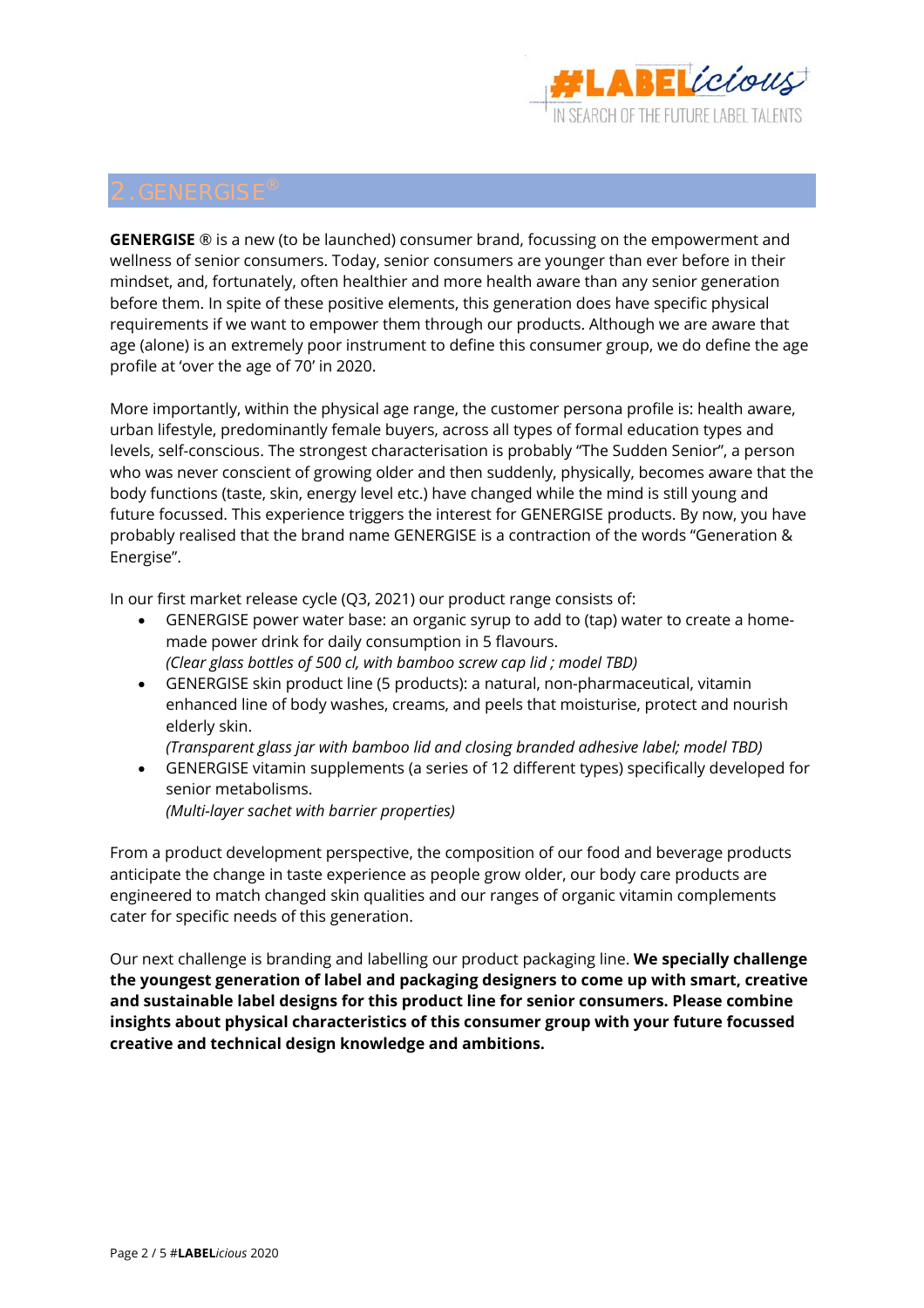

Parallel to the development of the product range for our first market release cycle (Q3, 2021) as mentioned above, we are currently in search of the label design for the full (future) product range.

This document outlines the brand position of *HUMANDATE* in general and the positioning of the GENERGISE brand for the product line for Sudden Seniors. Please find a few additional key persona characteristics below:

- We have learned from research that this inquisitive audience is information-eager during both the buying process and the usage process (they like to know the composition of the products that they buy, how to use it at its best etc.).
- Due to their physical age they have specific requirements when it comes to reading, use of colour contrast, font types and size etc.
- In spite of urban legends, they are tech savvy to a certain extent. They use smartphones on a daily basis, they use social media and search engines, they are active app users etc. All under three conditions: it has to be intuitive, functional and valuable.

In our view, GENERGISE labels have various roles:

- Representing the brand identity (visibility on the retail shelf, product information for the consumer, interactivity with the user(e.g. health tips, etc.), using the specific features of printing, pre- and post-printing technology);
- Having a functional packaging role (reclosing an opening in packaging, safety seal, braille marking, display hanging features, etc.);
- Having a functional business process role (identification for logistic purposes, identification for security purposes, identification for authenticity purposes, compliance and anti-counterfeiting purposes, food safety purposes etc.).

In line with our focus on 'the functional use of smart technologies' and on 'empowering' our customers as described, we aim to make a leap forward in integrating other smart functions in labels for branding and functional purposes. We don't want to steer you in any direction, but save you some "Google" time to list (non-exhaustive) technologies that could be part of your new and fresh idea: Printed sensor technology, Connectivity technology, Biometric technology, Geolocation technologies, Data processing technologies, Blockchain technologies, Digital printing technologies, Personalization technologies, AR/VR technologies etc.

As a modern organic brand, we value sustainability aspects enormously and believe that good design should evoke a holistic approach to sustainability in packaging while offering an exciting brand experience at the same time. Specific aspects of sustainability that we welcome could be found in processes like the technical construction of a label, raw material usage for label production, physical production of the label, application of the label, or recycling of the label.

The colour (indication) of the GENERGISE product range is part of the designer challenge and currently not defined as a brand restriction. We are looking forward to your rationale, focussing on colour perceptions of senior generations, functional colours that work for senior generations and on current colour and design trends that are in alignment with the brand values of GENERGISE.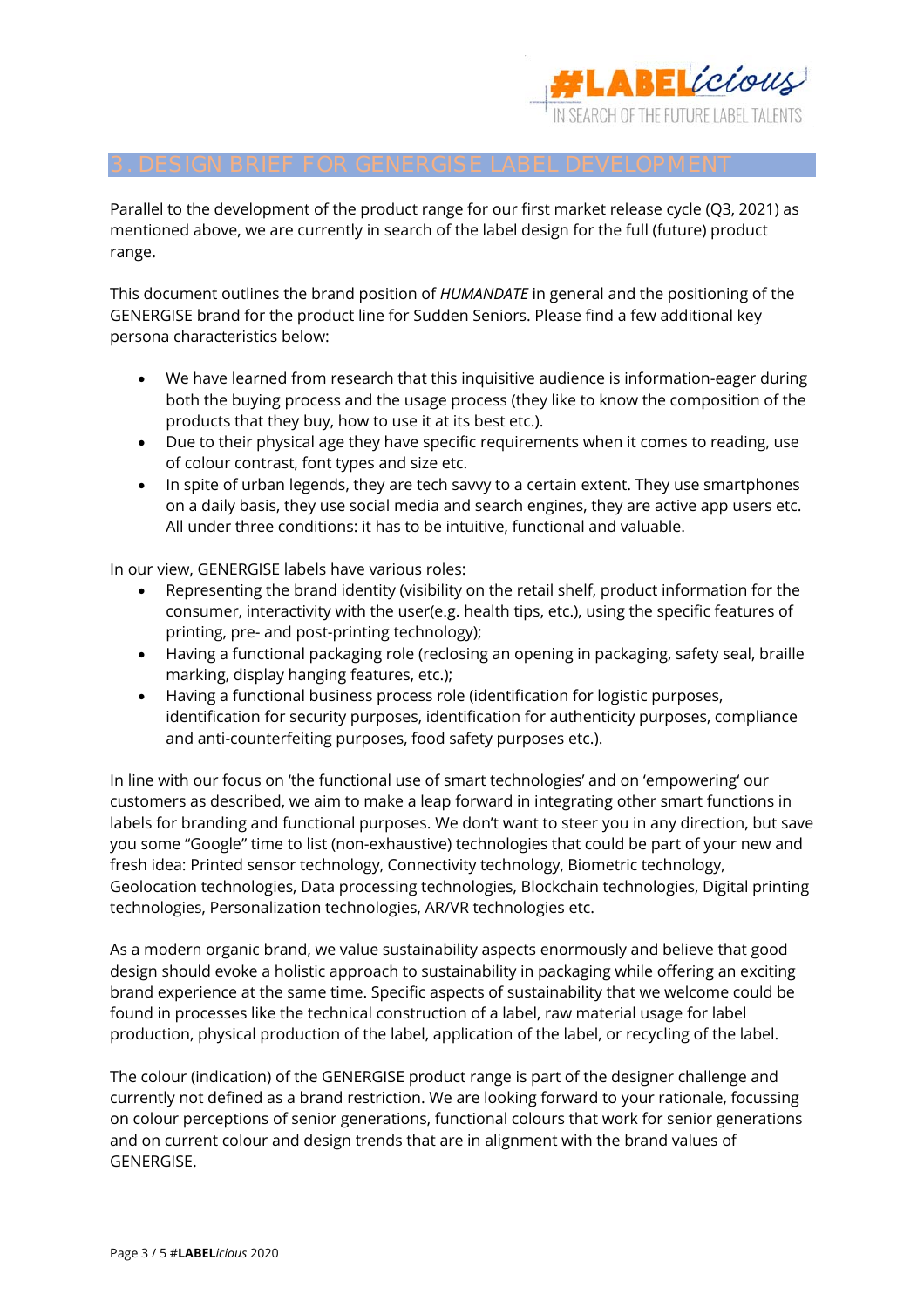

- **Select (at least) 2** of the 3 product lines as outlined before
	- o GENERGISE power water base
	- o GENERGISE skin product line
	- o GENERGISE vitamin supplements
- OPTIONAL: Should you come up with new packaging options that are not included in the requirements above, using labels or sleeves, you can add this a bonus material. This is not a must-have-requirement but a could-have-requirement.
- Produce the unique graphic brand identity for the label design of the selected product line(s) for the GENERGISE brand, reflecting the brand essence and specific audience requirements and the generic packaging description of the product line(s).
- Produce the technical label description (label construction, substrate, shape e.g. die cut etc., front and back, cap, optional neck label, closing branded adhesive label etc., where applicable).
- Explicitly describe and explain the smart functional role (e.g. temperature, allergenic identifier, communication interface, safety function etc., etc.).
- The original artwork created by the contestant (e.g. creative design, technical design etc.) in the form of a hires 300 dpi A3-visual in PDF or JPG format. As the submitted artwork is a digital file, it will not be returned to the Entrant.
- The description in English of how the brief was translated into the submitted solution (including comments about the innovative element, the sustainability angle and the feasibility aspect of the submission) via the online form (max 250 words).
- Submission details can be found at www.labelicious.eu/submissions

- Innovation Factor (35%)
	- o How does the entry score when it comes to crossing the boundary of known / existing solutions?
- Impact Factor (25%)
	- o How does the entry score when we imagine the impact of the proposed design or solution?
- Functional Factor (20%)
	- o How does the entry score when it comes to meeting all the functional requirements form the briefing?
- Feasibility factor (20%)
	- o Can the entry technically be realized, where the jury encourages design that test the limit of technical execution?